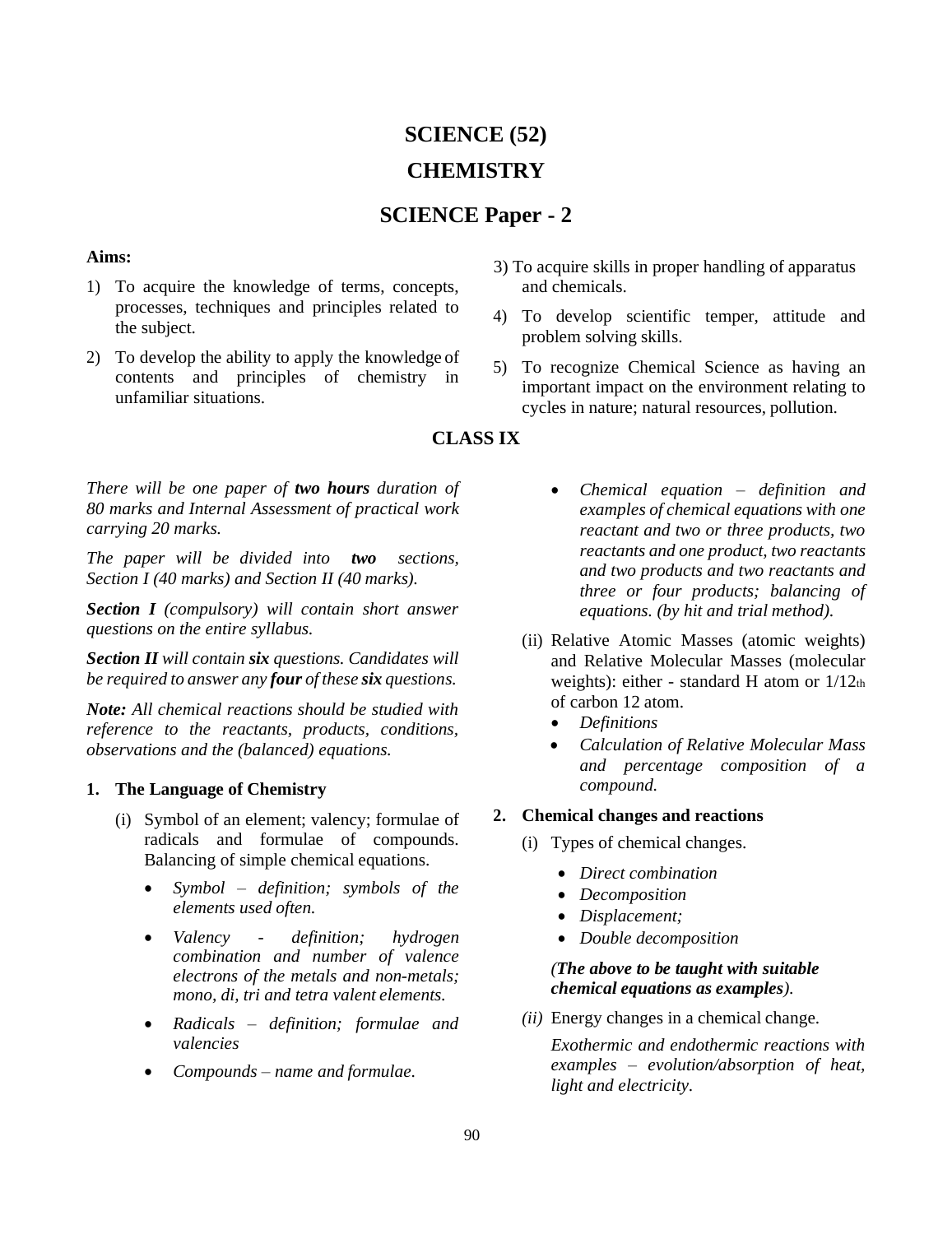#### **3. Water**

- (i) Water as a universal solvent.
	- *Solutions as 'mixtures' of solids in water; saturated solutions.*
	- *Qualitative effect of temperature on solubility (e.g. solutions of calcium sulphate, potassium nitrate and sodium chloride in water).*
- (ii) Hydrated and anhydrous substances.
	- (a) Hydrated substances:

*Water of Crystallisation – meaning and examples*

(b) Anhydrous substances:

*Meaning and examples only*

- *(c)* Properties*:*
	- *Efflorescence*
	- *Deliquescence*
	- *Hygroscopy*
	- *Removal of hardness*
		- *(i) By boiling*
		- *(ii) By addition of washing soda*

## *(Definition and examples of each of the above).*

*(iii)* Drying and Dehydrating Agents

*Meaning and examples only.*

- *(iv)* Soft water and Hard water
	- *Meaning, (in terms of action of soap)*
	- *Advantages and disadvantages of soft water and hard water.*
	- *Types and causes of hardness.*

#### **4. Atomic Structure and Chemical bonding**

- (i) Structure of an Atom, mass number and atomic number, Isotopes and Octet Rule.
	- *Definition of an atom*
	- *Constituents of an atom - nucleus (protons, neutrons) with associated electrons; mass number, atomic number.*
	- *Electron distribution in the orbits - 2n<sup>2</sup> rule, Octet rule. Reason for chemical activity of an atom.*
- *efinition and examples of isotopes (hydrogen, carbon, chlorine).*
- (ii) Electrovalent and covalent bonding, structures of various compounds – orbit structure
	- (a) Electrovalent Bond
		- *Definition*
		- *Atomic orbit structure for the formation of Electrovalent compounds (e.g. NaCl, MgCl2, CaO);*
	- (b) Covalent Bond
		- *Definition*
		- *Atomic orbit structure for the formation of Covalent molecules on the basis of duplet and octet of electrons (examples: hydrogen, chlorine, oxygen, nitrogen, hydrogen chloride, water, ammonia, carbon tetrachloride, methane.)*

#### **5. The Periodic Table**

Dobereiner's Triads, Newland's law of Octaves, Mendeleev's contributions; Modern Periodic Law, the Modern Periodic Table. (Groups and periods)

- *General idea of Dobereiner's triads, Newland's law of Octaves, Mendeleev's periodic law.*
- *Discovery of Atomic Number and its use as a basis for Modern Periodic law.*
- *Modern Periodic Table (Groups 1 to 18 and periods 1 to 7).*
- *Special reference to Alkali metals (Group 1), Alkaline Earth metals (Group 2) Halogens (Group 17) and Zero Group (Group 18).*

#### **6. Study of the First Element -Hydrogen**

Position of the non-metal (Hydrogen) in the periodic table and general group characteristics with reference to valency electrons, burning, ion formation applied to the above mentioned element.

- (i) Hydrogen from: water, dilute acids and alkalis.
	- (a) Hydrogen from water:
		- *The action of cold water on sodium potassium and calcium.*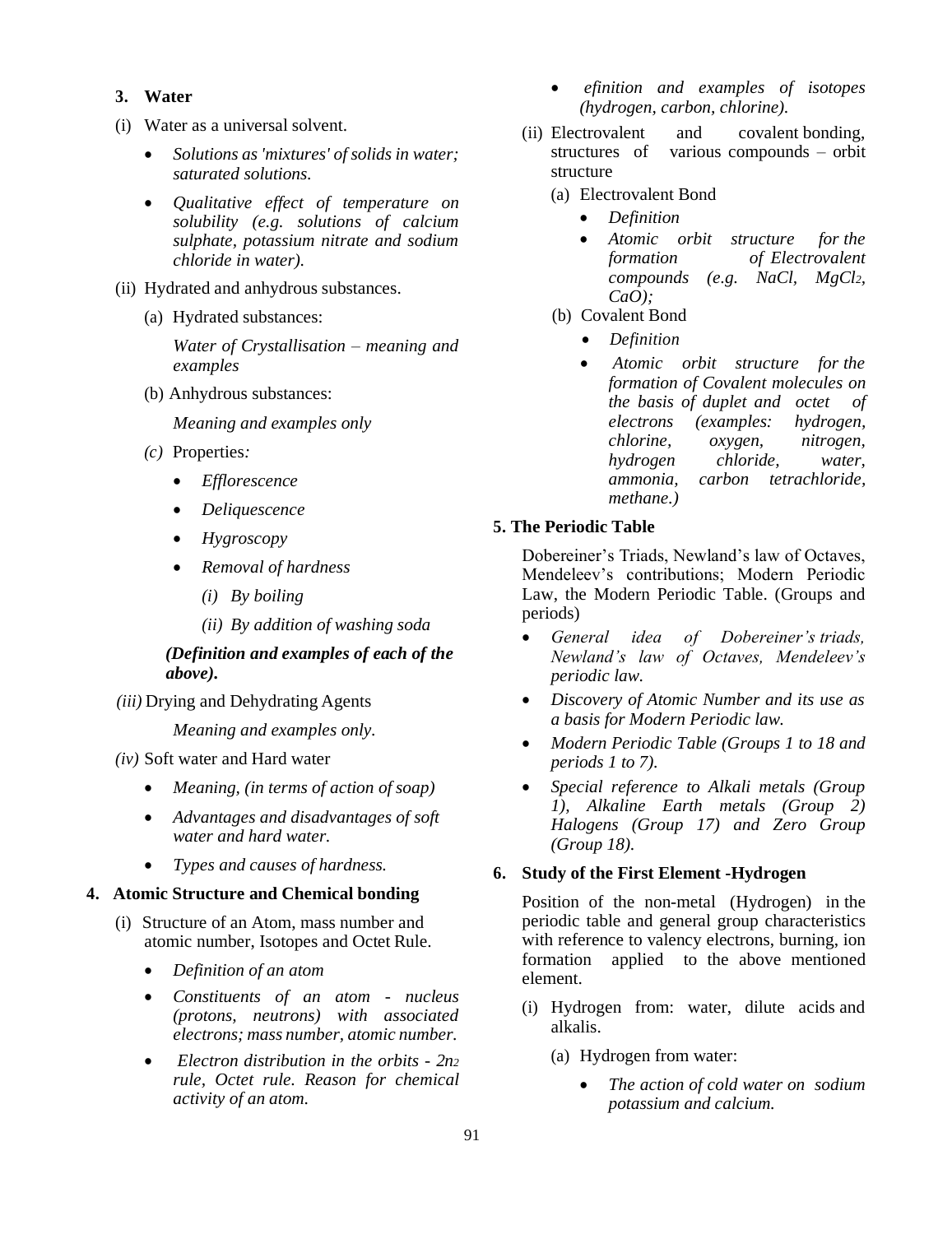- *The action of hot water on magnesium.*
- *The action of steam on aluminium, zinc, and iron; (reversibility of reaction between iron and steam).*
- *The action of steam on non-metal (carbon).*

*Students can be shown the actionof sodium and calcium on water in the laboratory. They must be asked to make observations and write equations for the above reactions.*

*Application of activity series for the above mentioned reactions.*

(b) Displacement of hydrogen from dilute acids:

*The action of dilute sulphuric acid or hydrochloric acid on metals: Mg, Al, Zn and Fe*

#### *(To understand reasons for not using other metals and dilute nitric acid)*

(c) Displacement of hydrogen from alkalis:

*The action of Alkalis ((NaOH, KOH) on Al, Zn and Pb – unique nature of these elements.*

(ii) The preparation and collection of hydrogen by a standard laboratory method other than electrolysis.

*In the laboratory preparation, the reason for using zinc, the impurities in the gas, their removal and the precautions in the collection of the gas must be mentioned.*

- (iii) Industrial manufacture of hydrogen by Bosch process:
	- *Main reactions and conditions.*
	- *Separation of CO<sup>2</sup> and CO from hydrogen.*
- (iv) Oxidation and reduction reactions

*Differences in terms of addition and removal of oxygen / hydrogen.*

#### **7. Study of Gas Laws**

- (i) The behaviour of gases under changes of temperature and pressure; explanation in terms of molecular motion (particles, atoms*,*  molecules); Boyle's Law and Charles' Law; absolute zero; gas equation; simple relevant calculations.
	- *The behaviour of gases under changes of temperature and pressure; explanation in terms of molecular motion (particles, atoms, molecules).*
	- *Boyle's Law: statement, mathematical form, simple calculations.*
	- *Charles' Law: statement, mathematical form, simple calculations.*
	- *Absolute zero Kelvin scale of temperature.*
	- *Gas equation P<sub>1</sub></sub>*  $V_1 / T_1 = P_2 V_2 / T_2$ *; simple relevant calculations based on gas equation.*
- (ii) Relationship between Kelvin scale and Celsius Scale of temperature; Standard temperature and pressure. *Conversion of temperature from Celsius*

*Scale to Kelvin scale and vice versa. Standard temperature and pressure. (Simple calculations).*

#### **8. Atmospheric pollution**

(a) Acid rain – composition, cause and its impact. *Sulphur in fossil fuels giving oxides of sulphur when burnt. High temperatures in* 

*furnaces and internal combustion engines produce oxides of nitrogen. (Equations to be included). Acid rain affects soil chemistry and water bodies.*

(b) Global warming:

Greenhouse gases – their sources and ways of reducing their presence in the atmosphere.

*(Water vapour, carbon dioxide, methane and oxides of nitrogen)*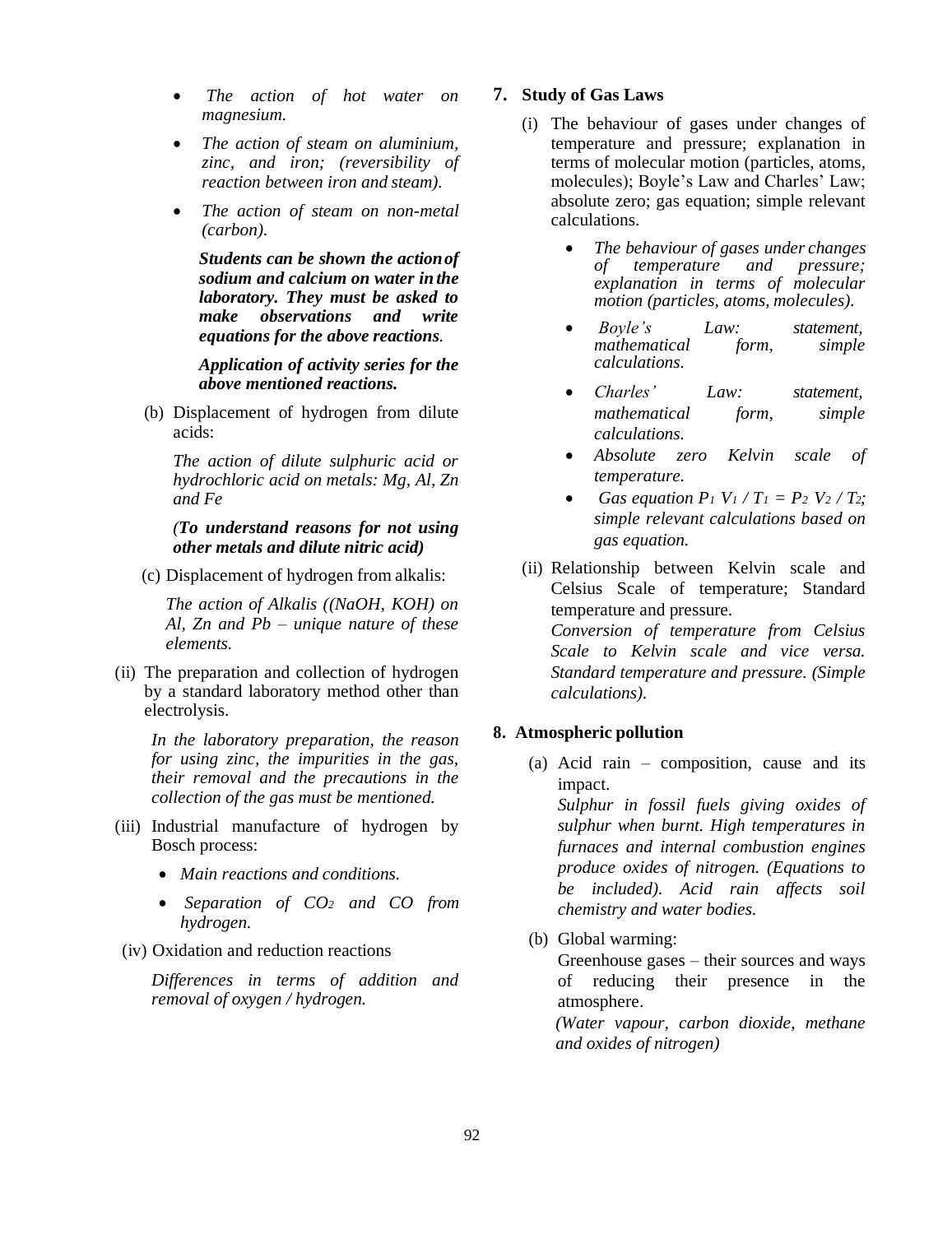- (c) Ozone depletion
	- *Formation of ozone – relevant equations*
	- *Function in the atmosphere.*
	- *Destruction of the ozone layer – chemicals responsible for this to be named but reactions not required.*

# **INTERNAL ASSESSMENT OF PRACTICAL WORK**

Candidates will be asked to observe the effect of reagents and/or of heat on substances supplied to them. The exercises will be simple and may include the recognition and identification of certain gases listed below.

**Gases:** Hydrogen, Oxygen, Carbon dioxide, Chlorine, Hydrogen chloride, Sulphur dioxide, Hydrogen sulphide, Ammonia, Water vapour, Nitrogen dioxide.

Candidates are expected to have completed the following minimum practical work.

#### **Simple experiments on:**

1. Action of heat on the following compounds:

- (a) copper carbonate, zinc carbonate
- (b) washing soda, copper sulphate crystals
- (c) zinc nitrate, copper nitrate, lead nitrate

(d) ammonium chloride, iodine, ammonium dichromate

Make observations, identify the products and make deductions where possible.

- 2. Action of dilute sulphuric acid on the following substances. (warm if necessary)
	- (a) a metal
	- (b) a carbonate
	- (c) a sulphide
	- (d) a sulphite

Make observations, identify the gas evolved and make deductions

- 3. Apply the flame test to identify the metal in the unknown substance.
	- (a) a sodium salt
	- (b) a potassium salt
	- (c) a calcium compound
- 4. Simple experiments based on hard water and soft water – identification of hardness – simple softening – by heating the temporary hard water, using washing soda and advantage of using detergents over soap in hard water.
- 5. Find out the sources of pollution of water bodies in the locality. Suggest preventive steps to control it.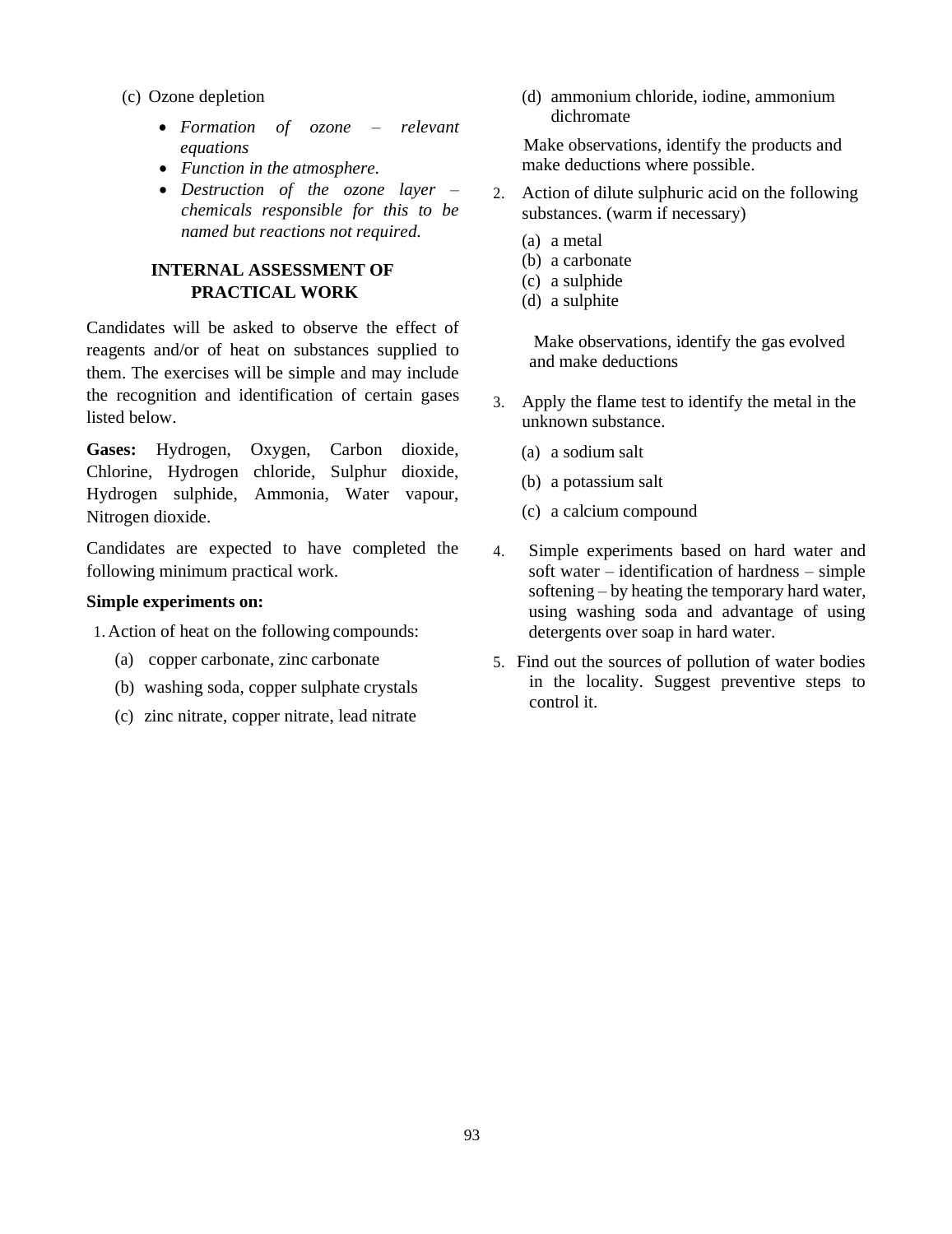# **CLASS X**

*There will be one paper of two hours duration of 80 marks and Internal Assessment of practical work carrying 20 marks.*

*The paper will be divided into two sections, Section I (40 marks) and Section II (40 marks).*

*Section I (compulsory) will contain short answer questions on the entire syllabus.*

*Section II will contain six questions. Candidates will be required to answer any four of these six questions.*

*Note: All chemical process/reactions should be studied with reference to the reactants, products, conditions*, *observation, the (balanced) equations and diagrams.*

## **1. Periodic Properties and variations of Properties – Physical and Chemical.**

(i) Periodic properties and their variations in groups and periods.

*Definitions and trends of the following periodic properties in groups and periods should be studied:*

- *atomic size*
- *metallic character*
- *non-metallic character*
- *ionisation potential*
- *electron affinity*
- *electronegativity*
- (ii) Periodicity on the basis of atomic number for elements.
	- *The study of modern periodic table upto period 3 (students to be exposed to the complete modern periodic table but no questions will be asked on elements beyond period 3 – Argon);*
	- *Periodicity and other related properties to be explained on the basis of nuclear charge and shells (not orbitals).*

*(Special reference to the alkali metals and halogen groups).*

## **2. Chemical Bonding**

Electrovalent, covalent and co-ordinate bonding, structures of various compounds, Electron dot structure*.*

(a) Electrovalent bonding:

- *Electron dot structure of Electrovalent compounds NaCl, MgCl2, CaO.*
- *Characteristic properties of electrovalent compounds – state of existence, melting and boiling points, conductivity (heat and electricity), dissociation in solution and in molten state to be linked with electrolysis.*
- (b) Covalent Bonding:
	- *Electron dot structure of covalent molecules on the basis of duplet and octet of electrons (example: hydrogen, chlorine, nitrogen, ammonia, carbon tetrachloride, methane.*
	- *Polar Covalent compounds – based on difference in electronegativity*: *Examples – HCl and H2O including structures.*
	- *Characteristic properties of Covalent compounds – state of existence, melting and boiling points, conductivity (heat and electricity), ionisation in solution.*

*Comparison of Electrovalent and Covalent compounds.*

- (c) Coordinate Bonding:
	- *Definition*
	- *The lone pair effect of the oxygen atom of the water molecule and the nitrogen atom of the ammonia molecule to explain the formation of H3O<sup>+</sup> and OH- ions in water and NH4+ ion.*

*The meaning of lone pair; the formation of hydronium ion and ammonium ion mustbe explained with help of electron dot diagrams.*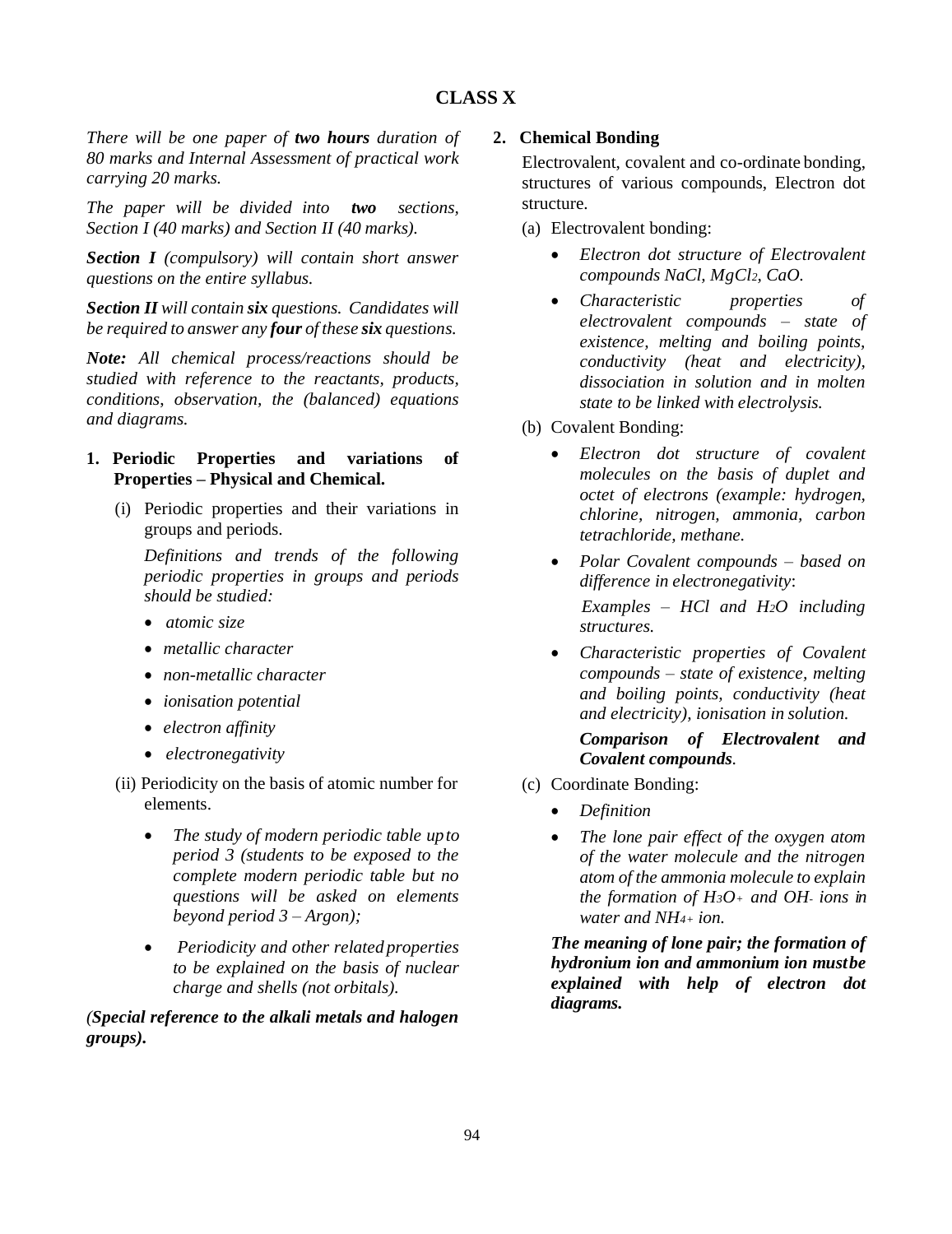#### **3. Study of Acids, Bases and Salts**

- *(i)* Simple definitions in terms of the molecules and their characteristic properties*.*
- *(ii)* Ions present in mineral acids, alkalis and salts and their solutions; use of litmus and pH paper to test for acidity and alkalinity*.*
	- *Examples with equation for the ionisation/dissociation of ions of acids, bases and salts.*
	- *Acids form hydronium ions (only positive ions) which turn blue litmus red, alkalis form hydroxyl ions (only negative ions) with water which turns red litmus blue.*
	- *Salts are formed by partial or complete replacement of the hydrogen ion of an acid by a metal. (To be explained with suitable examples).*
	- *Introduction to pH scale to test for acidity, neutrality and alkalinity by using pH paper or Universal indicator.*
- (iii) Definition of salt; types of salts.

*Types of salts: normal salts, acid salt, basic salt, definition and examples*.

(iv) Action of dilute acids on salts.

*Decomposition of hydrogen carbonates, carbonates, sulphites and sulphides by appropriate acids with heating if necessary. (Relevant laboratory work must be done).*

(v) Methods of preparation of Normal salts with **relevant equations**. (Details of apparatus or procedures not required).

Methods included are:

- *Direct combination*
- *Displacement*
- *Precipitation (double decomposition)*
- *Neutralization* of *insoluble base*
- *Neutralisation of an alkali (titration)*
- *Action of dilute acids on carbonates and bi-carbonates.*

#### **4. Analytical Chemistry**

(i) Action of Ammonium Hydroxide and Sodium Hydroxide on solution of salts: colour of salt and its solution; formation and colour of hydroxide precipitated for solutions of salts of Ca, Fe, Cu, Zn and Pb; special action of ammonium

hydroxide on solutions of coppersalt and sodium hydroxide on ammonium salts.

*On solution of salts:*

- *Colour of salt and its solution.*
- *Action on addition of Sodium Hydroxide to solution of Ca, Fe,Cu, Zn*, *and Pb salts drop by drop in excess. Formation and colour of hydroxide precipitated to be highlighted with the help of equations.*
- *Action on addition of Ammonium Hydroxide to solution of Ca, Fe,Cu, Zn, and Pb salts drop by drop in excess. Formation and colour of hydroxide precipitated to be highlighted with the help of equations.*
- *Special action of Ammonium Hydroxide on solutions of copper salts and sodium hydroxide on ammonium salts.*
- (ii) Action of alkalis (*NaOH, KOH) on*  certain metals, their oxides and hydroxides.

*The metals must include aluminium, zinc and lead, their oxides and hydroxides, which react with caustic alkalis (NaOH, KOH), showing the amphoteric nature of these substances*.

#### **5. Mole Concept and Stoichiometry**

- (i) Gay Lussac's Law of Combining Volumes; Avogadro's Law.
	- *Idea of mole – a number just as a dozen, a gross (Avogadro's number).*
	- *Avogadro's Law - statement and explanation.*
	- *Gay Lussac's Law of Combining Volumes. – Statement and explanation.*
	- *Understanding molar volume- "the mass of 22.4 litres of any gas at S.T.P. is equal to its molar mass". (Questions will notbe set on formal proof but may be taught for clear understanding).*
	- *Simple calculations based on the molar volume and Gay Lussac's law.*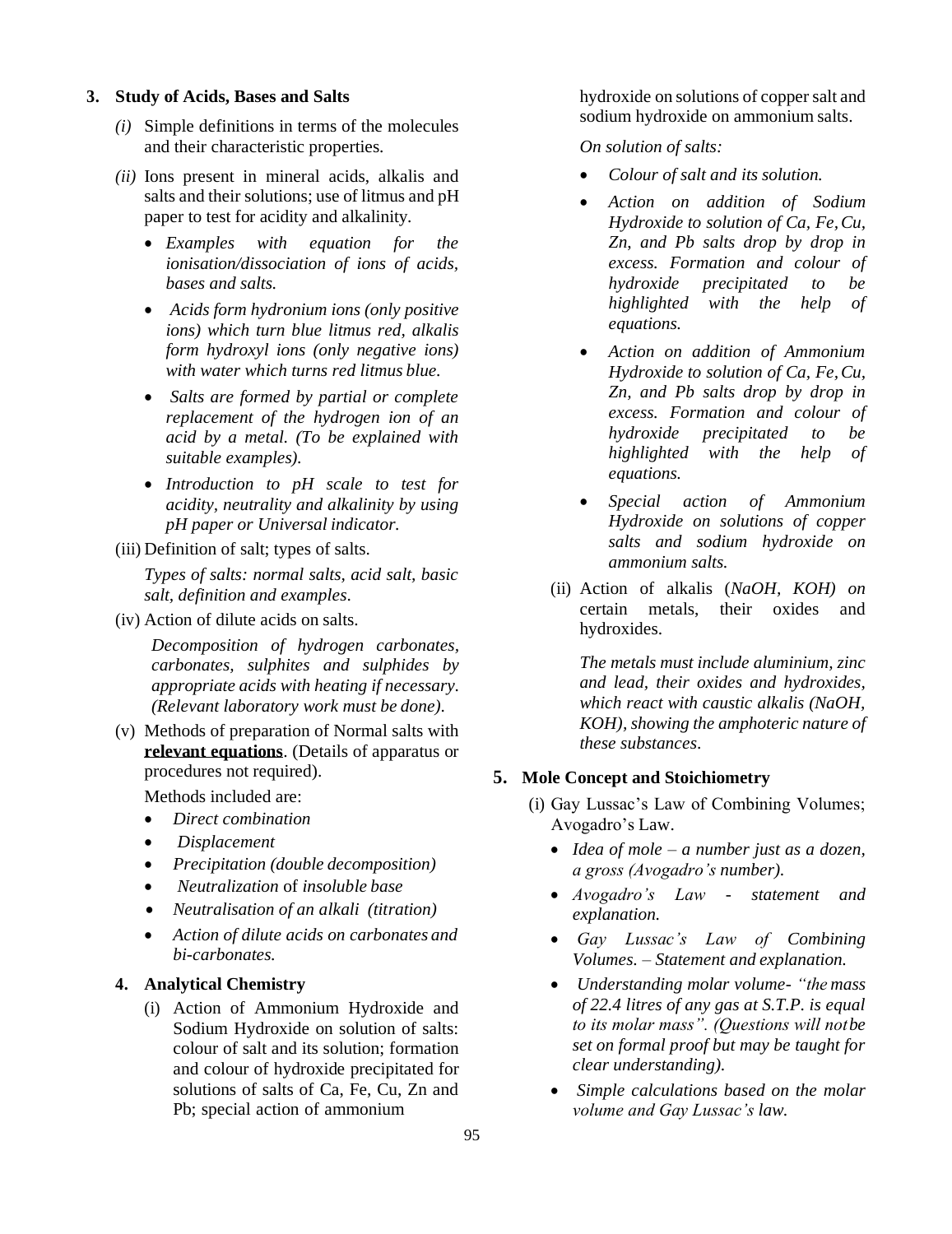(ii) Refer to the atomicity of hydrogen, oxygen, nitrogen and chlorine (proof not required).

*The explanation can be given using equations for the formation of HCl, NH3, and NO.*

- (iii) Vapour Density and its relation to relative molecular mass:
	- *Molecular mass = 2vapour density (formal proof not required)*
	- *Deduction of simple (empirical) and molecular formula from:*
		- *(a) the percentage composition of a compound.*
		- *(b) the masses of combiningelements.*
- (iv) Mole and its relation to mass.
	- *Relating mole and atomic mass; arriving at gram atomic mass and then gram atom; atomic mass is a number dealing with one atom; gram atomic mass is the mass of one mole of atoms.*
	- *Relating mole and molecular mass arriving at gram molecular mass and gram molecule – molecular mass is a number dealing with a molecule, gram molecular mass is the mass of onemole of molecules.*
	- *Simple calculations based on relation of mole to mass, volume and Avogadro's number.*
- (v) Simple calculations based on chemical equations *Related to weight and/or volumes of both reactants and products*.

#### **6. Electrolysis**

*(i)* Electrolytes and non-electrolytes*.* 

*Definitions and examples.*

- (ii) Substances containing molecules only, ions only, both molecules and ions.
	- *Substances containing molecules only ions only, both molecules and ions.*
	- *Examples; relating their composition with their behaviour as strong and weak electrolytes as well as non-electrolytes.*
- (iii) Definition and explanation of electrolysis, electrolyte, electrode, anode, cathode, anion, cation, oxidation and reduction (on the basis of loss and gain of electrons).
- (iv) An elementary study of the migration of ions, with reference to the factors influencing selective discharge of ions (reference should be made to the activity series as indicating the tendency of metals, e.g. Na, Mg, Fe, Cu, to form ions) illustrated by the electrolysis of:
	- *Molten lead bromide*
	- *acidified water with platinum electrodes*
	- *Aqueous copper (II) sulphate with copper electrodes; electron transfer at the electrodes.*

*The above electrolytic processes can be studied in terms of electrolyte used***,**  *electrodes used, ionization reaction, anode reaction, cathode reaction, use of selective discharge theory, wherever applicable***.**

- (v) Applications of electrolysis:
	- *Electroplating with nickel and silver, choice of electrolyte for electroplating.*
	- *Electro refining of copper;*

*Reasons and conditions for electroplating; names of the electrolytes and the electrodes used should be given. Equations for the reactions at the electrodes should be given for electroplating, refining of copper.*

#### **7. Metallurgy**

- (i) Occurrence of metals in nature:
	- *Mineral and ore - Meaning only.*
	- *Common ores of iron, aluminium and zinc.*
- (ii) Stages involved in the extraction of metals:
	- *(a) Dressing of the ore – hydrolytic method, magnetic separation, froth flotation method.*
	- *(b) Conversion of concentrated ore to its oxide- roasting and calcination (definition, examples with equations).*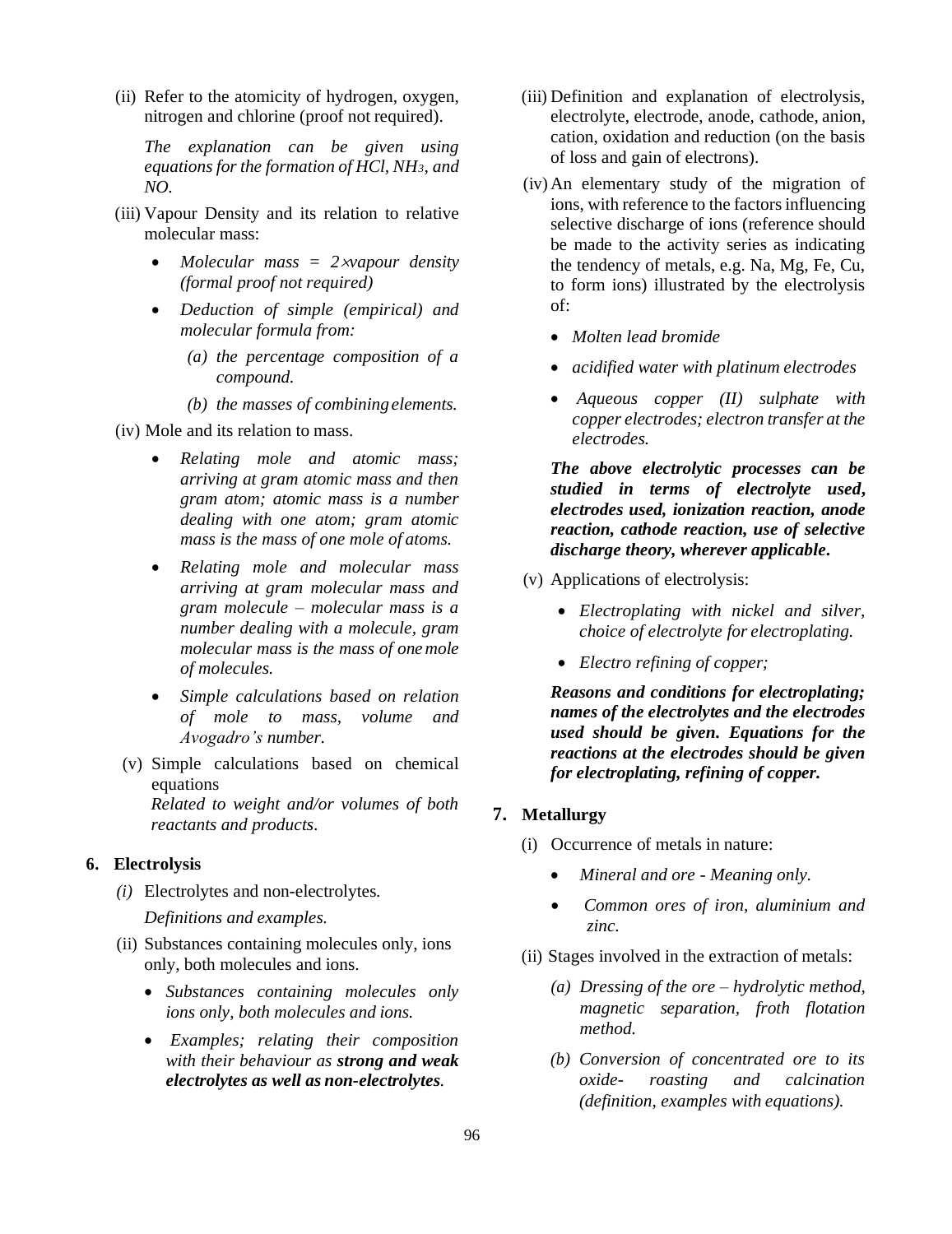*(c) Reduction of metallic oxides- some can be reduced by hydrogen, carbon and carbon monoxide (e.g. copper oxide, lead (II) oxide, iron (III) oxide and zinc oxide) and some cannot (e.g. Al2O3, MgO) - refer to activity series). Active metals by electrolysis e.g. sodium, potassium and calcium. (reference only).*

*Equations with conditions should be given.*

- *(d) Electro refining – reference only*
- (iii) Extraction of Aluminium.
	- *(a) Chemical method for purifying bauxite by using NaOH – Baeyer's Process.*
	- *(b) Electrolytic extraction – Hall Heroult's process:*

*Structure of electrolytic cell - the various components as part of the electrolyte, electrodes and electrode reactions.*

## *Description of the changes occurring, purpose of the substances used and the main reactions with their equations.*

(iv) Alloys – composition and uses

*Stainless steel, duralumin, brass, bronze, fuse metal / solder.*

# **8. Study of Compounds**

## **A. Hydrogen Chloride**

Hydrogen chloride: preparation of hydrogen chloride from sodium chloride; refer to the density and solubility of hydrogen chloride (fountain experiment); reaction with ammonia; acidic properties of its solution.

- *Preparation of hydrogen chloride from sodium chloride; the laboratory method of preparation can be learnt in terms of reactants, product, condition, equation, diagram or setting of the apparatus, procedure, observation, precaution, collection of the gas and identification.*
- *Simple experiment to show the density of the gas (Hydrogen Chloride) –heavier than air.*
- *Solubility of hydrogen chloride (fountain experiment); setting of the apparatus, procedure, observation, inference.*
- *Method of preparation of hydrochloric acid by dissolving the gas in water- the special arrangement and the mechanism by which the back suction is avoided should be le*arnt.
- *Reaction with ammonia*
- *Acidic properties of its solution reaction with metals, their oxides, hydroxides and carbonates to give their chlorides; decomposition of carbonates, hydrogen carbonates, sulphides, sulphites.*
- *Precipitation reactions with silver nitrate solution and lead nitrate solution.*

## **B. Ammonia**

Ammonia: its laboratory preparation from ammonium chloride and collection; ammonia from nitrides like  $Mg_3N_2$  and AlN and ammonium salts. Manufacture by Haber's Process; density and solubility of ammonia (fountain experiment); aqueous solution of ammonia; its reactions with hydrogen chloride and with hot copper (II) oxide and chlorine; the burning of ammonia in oxygen; uses of ammonia.

- *Laboratory preparation from ammonium chloride and collection; (the preparation to be studied in terms of, setting of the apparatus and diagram, procedure, observation, collection and identification)*
- *Ammonia from nitrides like Mg3N<sup>2</sup> and AlN using warm water.*

*Ammonia from ammonium salts using alkalies*.

*The reactions to be studied in terms of reactants, products, conditions and equations.*

- *Manufacture by Haber's Process.*
- *Density and solubility of ammonia (fountain experiment).*
- *The burning of ammonia in oxygen.*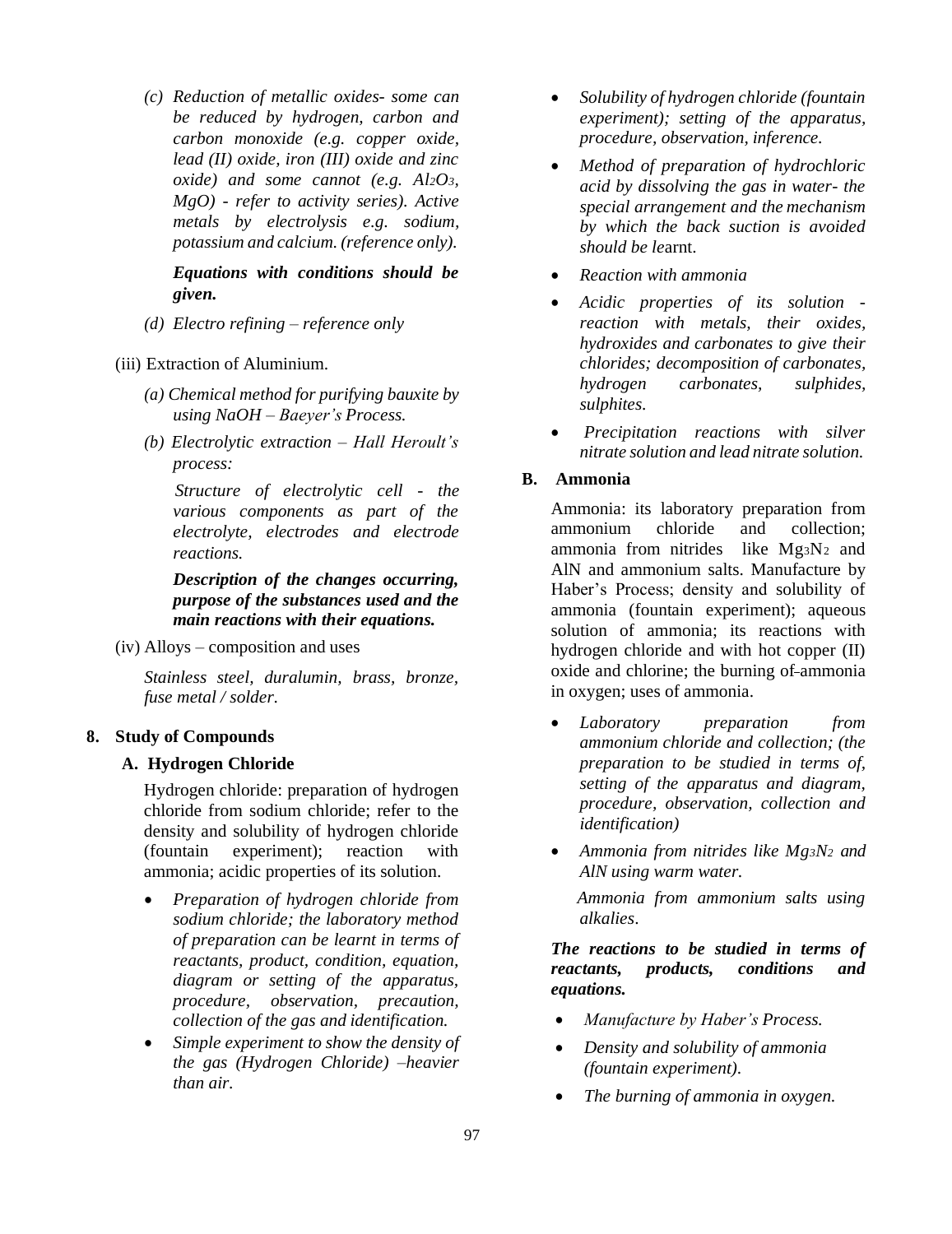- *The catalytic oxidation of ammonia (with conditions and reaction)*
- *Its reactions with hydrogen chlorideand with hot copper (II) oxide and chlorine (both chlorine in excess and ammonia in excess).*

## *All these reactions may be studied in terms of reactants, products, conditions, equations and observations.*

- *Aqueous solution of ammonia - reaction with sulphuric acid, nitric acid, hydrochloric acid and solutions of iron(III) chloride, iron(II) sulphate, lead nitrate, zinc nitrate and copper sulphate.*
- *Uses of ammonia - manufacture of fertilizers, explosives, nitric acid, refrigerant gas (Chlorofluro carbon – and its suitable alternatives which are non-ozone depleting), and cleansing agents.*

# **C. Nitric Acid**

Nitric Acid: one laboratory method of preparation of nitric acid from potassium nitrate or sodium nitrate. Large scale preparation. Nitric acid as an oxidizing agent.

- *Laboratory preparation of nitric acid from potassium nitrate or sodium nitrate; the laboratory method to be studied in terms of reactants, products, conditions, equations, setting up of apparatus, diagram, precautions, collection and identification.*
- *Manufacture of Nitric acid by Ostwald's process (Only equations with conditions where applicable).*
- *As an oxidising agent: its reaction with copper, carbon, sulphur*.

## **D. Sulphuric Acid**

Large scale preparation, its behaviour as an acid when dilute, as an oxidizing agent when concentrated - oxidation of carbon and sulphur; as a dehydrating agent - dehydration of sugar and copper (II) sulphate crystals; its non-volatile nature.

- *Manufacture by Contact Process Equations with conditions where applicable).*
- *Its behaviour as an acid when dilute reaction with metal, metal oxide, metal hydroxide, metal carbonate, metal bicarbonate*, metal *sulphite, metal sulphide.*
- *Concentrated sulphuric acid as an oxidizing agent - the oxidation of carbon and sulphur.*
- *Concentrated sulphuric acid as a dehydrating agent- (a) the dehydration of sugar (b) Copper (II) sulphate crystals.*
- *Non-volatile nature of sulphuric acid reaction with sodium or potassium chloride and sodium or potassium nitrate*.

# **9. Organic Chemistry**

- (i) Introduction to Organic compounds.
	- *Unique nature of Carbon atom – tetra valency, catenation.*
	- *Formation of single, double and triple bonds, straight chain, branched chain, cyclic compounds (only benzene)*.
- (ii) Structure and Isomerism.
	- *Structure of compounds with single, double and triple bonds.*
	- *Structural formulae of hydrocarbons. Structural formula must be given for: alkanes, alkenes, alkynes up to 5 carbon atoms.*
	- *Isomerism – structural (chain, position)*
- (iii) Homologous series characteristics with examples.

*Alkane, alkene, alkyne series and their gradation in properties and the relationship with the molecular mass or molecular formula.*

*(iv)* Simple nomenclature*.*

*Simple nomenclature - of the hydrocarbons with simple functional groups – (double bond, triple bond, alcoholic, aldehydic, carboxylic group) longest chain rule and smallest number for functional groups rule –*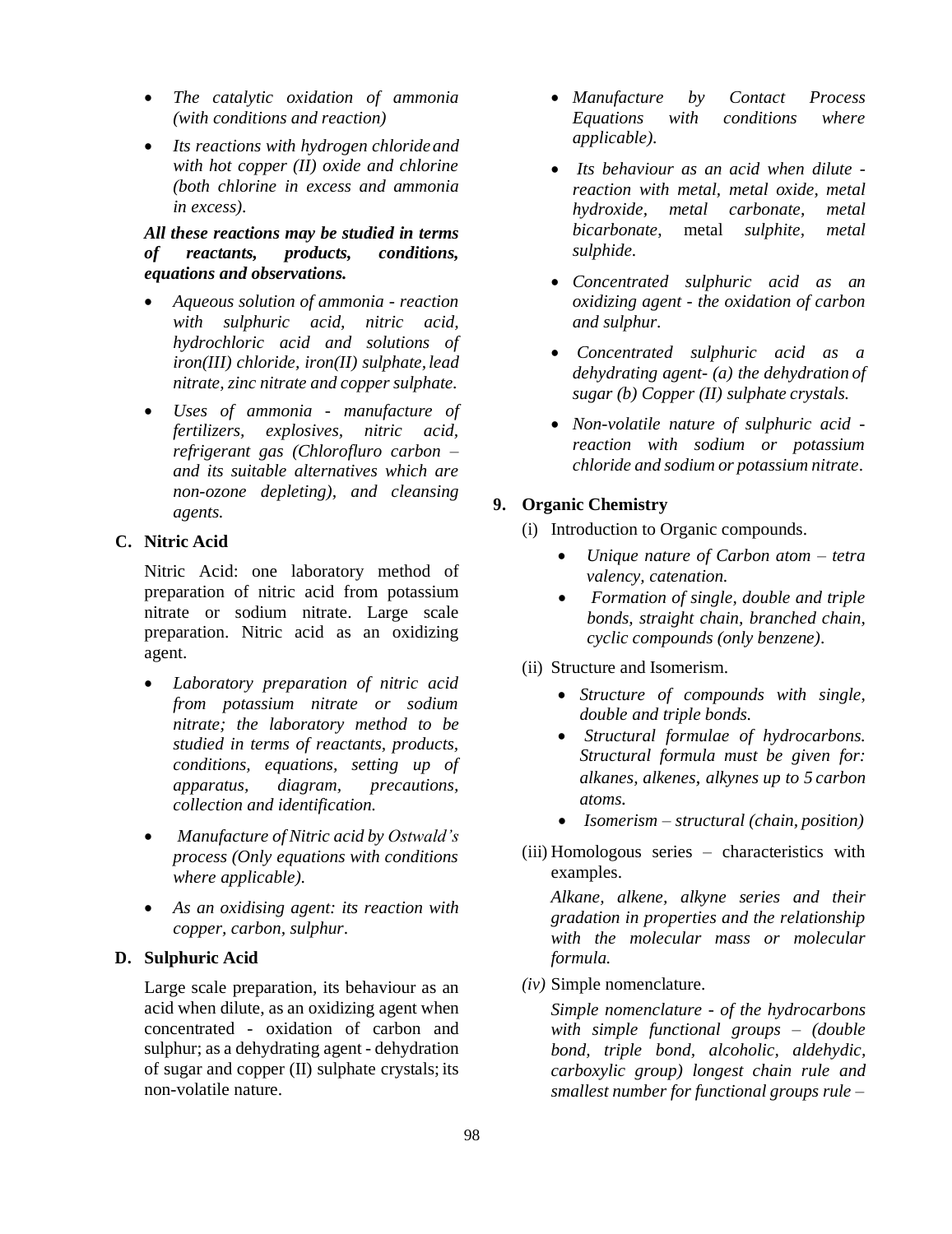*trivial and IUPAC names (compounds with only one functional group)*

- (v) Hydrocarbons: alkanes, alkenes, alkynes.
	- *Alkanes - general formula; methane (greenhouse gas) and ethane - methods of preparation from sodium ethanoate (sodium acetate), sodium propanoate (sodium propionate), from iodomethane (methyl iodide) and bromoethane (ethyl bromide). Complete combustion of methane and ethane, reaction ofmethane and ethane with chlorine through substitution.*
	- *Alkenes – (unsaturated hydrocarbons with a double bond); ethene as an example. Methods of preparation of ethene by dehydro halogenation reaction and dehydration reactions.*
	- *Alkynes -(unsaturated hydrocarbons with a triple bond); ethyne as an example of alkyne; Methods of preparation from calcium carbide and 1,2 dibromoethane ethylene dibromide).*

*Only main properties, particularly addition products with hydrogen and halogen namely Cl2, Br<sup>2</sup> and I<sup>2</sup> pertaining to alkenes and alkynes.*

- *Uses of methane, ethane, ethene, ethyne.*
- **(vi)** Alcohols: ethanol preparation, properties and **uses.**
	- *Preparation of ethanol by hydrolysis of alkyl halide.*
	- *Properties – Physical: Nature, Solubility, Density, Boiling Points. Chemical: Combustion, action with sodium, ester formation with acetic acid, dehydration with conc. Sulphuric acid to prepare ethene.*
	- *Denatured and spurious alcohol.*
	- *Important uses of Ethanol.*
- (vii) Carboxylic acids (aliphatic mono carboxylic acid): Acetic acid – properties and uses of acetic acid.
	- *Structure of acetic acid.*
- *Properties of Acetic Acid: Physical properties – odour (vinegar), glacial acetic acid (effect of sufficient cooling to produce ice like crystals). Chemical properties – action with litmus, alkalis and alcohol (idea of esterification).*
- *Uses of acetic acid.*

### **INTERNAL ASSESSMENT OF PRACTICAL WORK**

Candidates will be asked to observe the effect of reagents and/or of heat on substances supplied to them. The exercises will be simple and may include the recognition and identification of certain gases and ions listed below. The examiners will not, however, be restricted in their choice to substances containing the listed ions.

**Gases**: Hydrogen, Oxygen, Carbon dioxide, Chlorine, Hydrogen chloride, Sulphur dioxide, Hydrogen sulphide, Ammonia, Water vapour, Nitrogen dioxide.

**Ions**: Calcium, Copper, Iron, Lead, Zinc and Ammonium, Carbonate, Chloride, Nitrate, Sulphide, Sulphite and Sulphate.

Knowledge of a formal scheme of analysis is not required. Semi-micro techniques are acceptable but candidates using such techniques may need to adapt the instructions given to suit the size of the apparatus being used.

Candidates are expected to have completed the following minimum practical work:

1. Action of heat on the following substances:

(a) Copper carbonate, zinc carbonate

(b) zinc nitrate, copper nitrate, lead nitrate

Make observations, identify the products and make deductions where possible (equations not required).

2. Make a solution of the unknown substance: add sodium hydroxide solution or ammonium hydroxide solution, make observations andgive your deduction. Warming the mixture may be needed. Choose from substances containing Ca2+, Cu2+, Fe2+, Fe3+, Pb2+, Zn2+, NH4+.